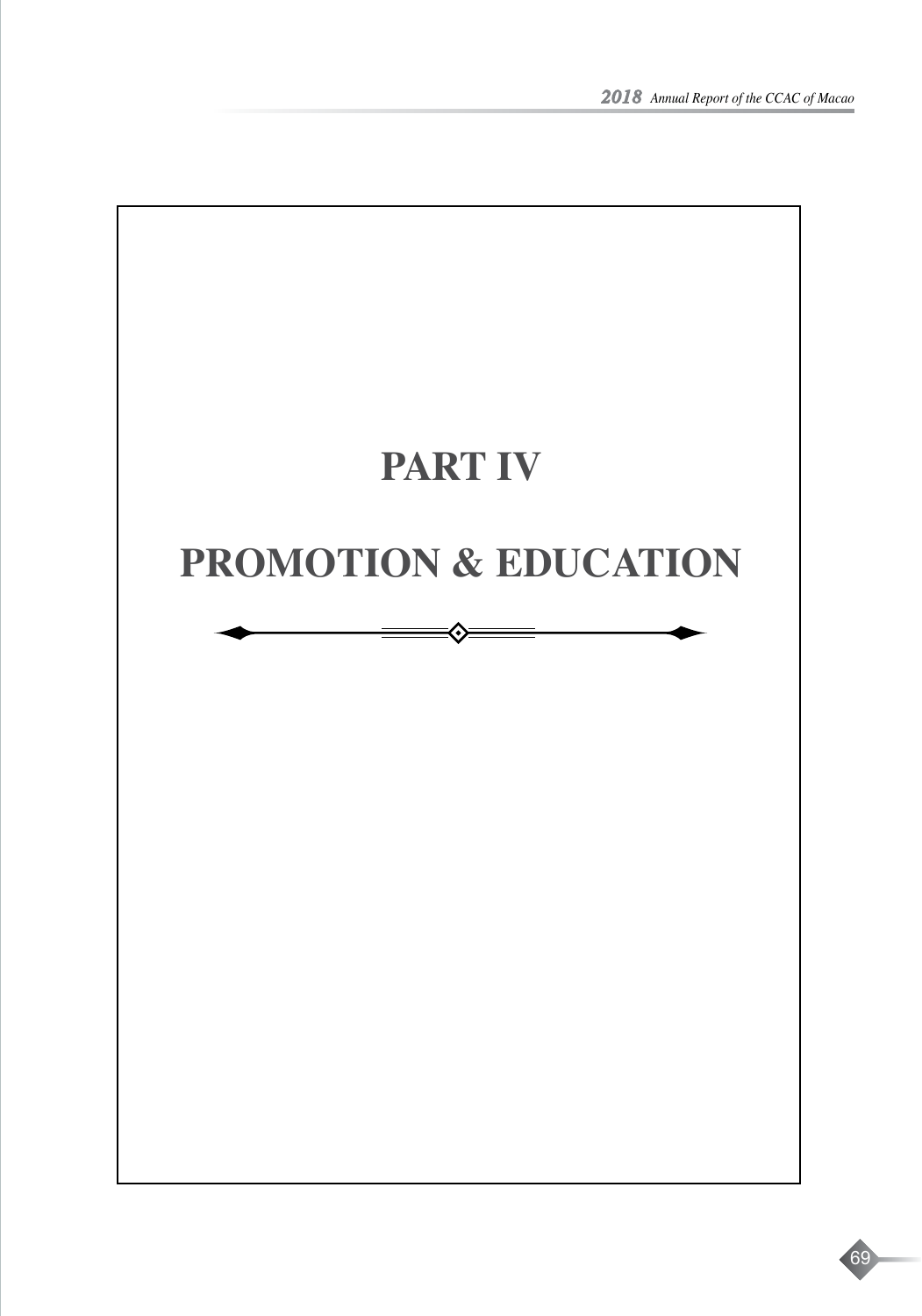71

# **PART IV PROMOTION & EDUCATION**

Given different needs of all strata of society, in 2018, the CCAC endeavoured to meld traditional media and online platforms and extend the coverage of its integrity promotion and education, aiming to gain more support from citizens for integrity building of Macao and encourage their participation in it.

## **I. Education on corruption prevention for public and private sectors**

In 2018, the CCAC held a total of 476 seminars and symposia on different topics, which recorded 23,443 participants who were mainly public servants, employees of private companies, ordinary citizens, teenagers and secondary and primary students. The statistics are shown in the following table:

| <b>Topic</b>                                                                                                                      | <b>Target</b>                                                        | No. of sessions | No. of<br>participants |
|-----------------------------------------------------------------------------------------------------------------------------------|----------------------------------------------------------------------|-----------------|------------------------|
| Integrity and Observance,<br>Noble Character and Righteous<br>Conduct, Public Procurement,<br>Declaration of Assets and Interests | Public servants                                                      | 112             | 4,916                  |
| Seminar on the law <i>Prevention</i><br>and Suppression of Bribery<br>in the Private Sector                                       | Private entities.<br>public departments,<br>educational institutions | 74              | 3,286                  |
| <b>Integrity Awareness</b>                                                                                                        | Associations,<br>educational institutions,<br>government departments | 14              | 553                    |
| <b>Education on Integrity</b>                                                                                                     | Teenagers and students                                               | 276             | 14,688                 |
| <b>Total</b>                                                                                                                      |                                                                      | 476             | 23,443                 |

#### **Statistics of seminars and symposia in 2018**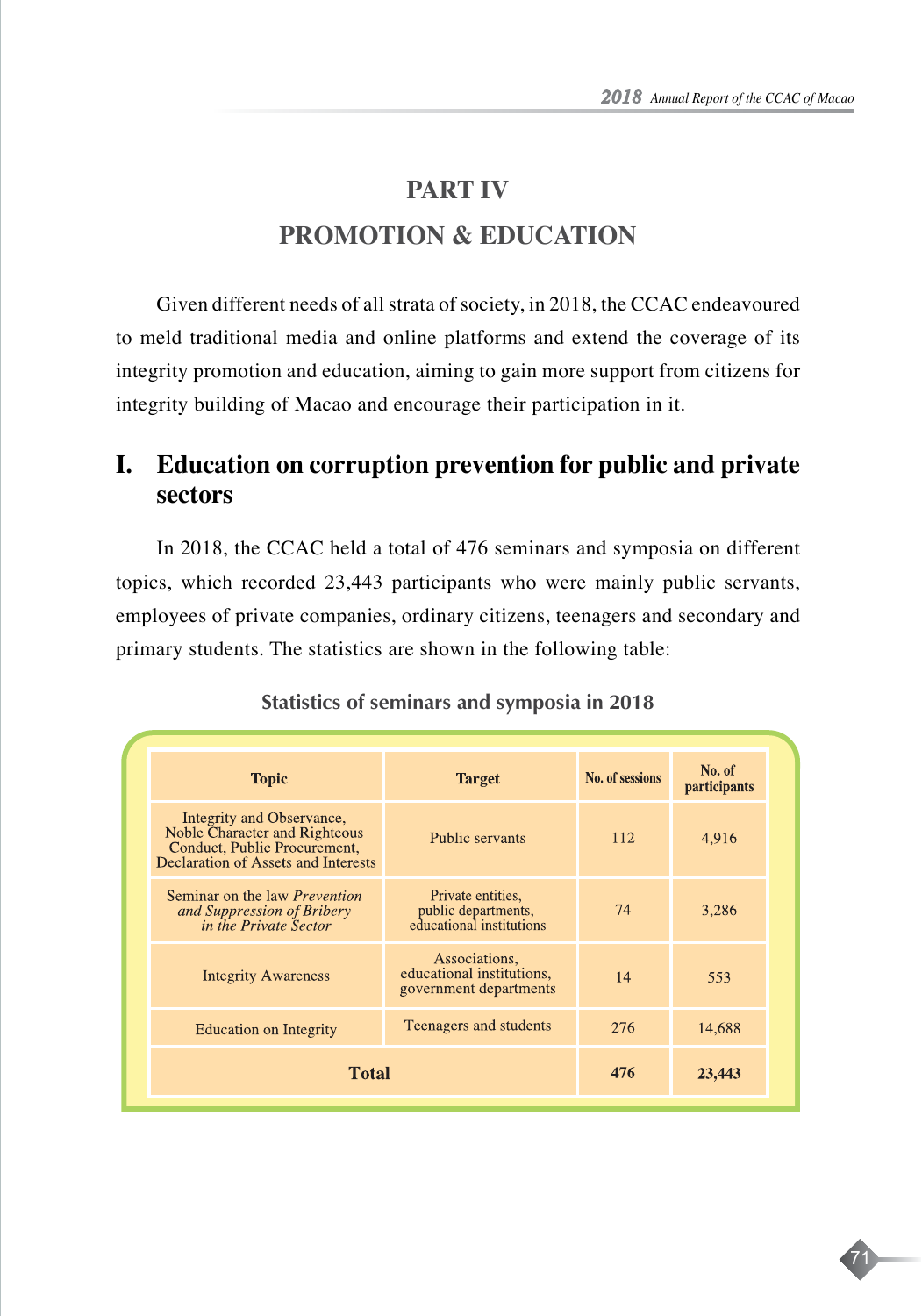72

#### **(1) Seminars on integrity for public servants**

The CCAC always attaches great importance to the integrity of public servants. In 2018, it continued to carry out promotional and educational work in a systematic way. It held a total of 112 seminars for 4,916 public servants from 22 departments in the year. The topics included "Integrity and Observance", "Noble Character and Righteous Conduct", "Public Procurement" and "Declaration of Assets and Interests".

#### **(2) Integrity awareness seminars for the private sector**

The CCAC continuously organises seminars for civic associations, private entities and educational institutions on the law *Prevention and Suppression of Bribery in the Private Sector*, where the legal provisions are introduced and explained with cases and examples. In 2018, the CCAC organised 74 seminars which recorded a total of 3,286 participants.

## **II. Integrity education for teenaged students**

Integrity awareness should be developed at a young age. Therefore, integrity education for teenage students is always an important part of the promotional and educational work of the CCAC. In 2018, the CCAC continued to team up with the educational sector and youth organisations to promote correct moral values to teenagers as well as secondary and primary students through diversified approaches.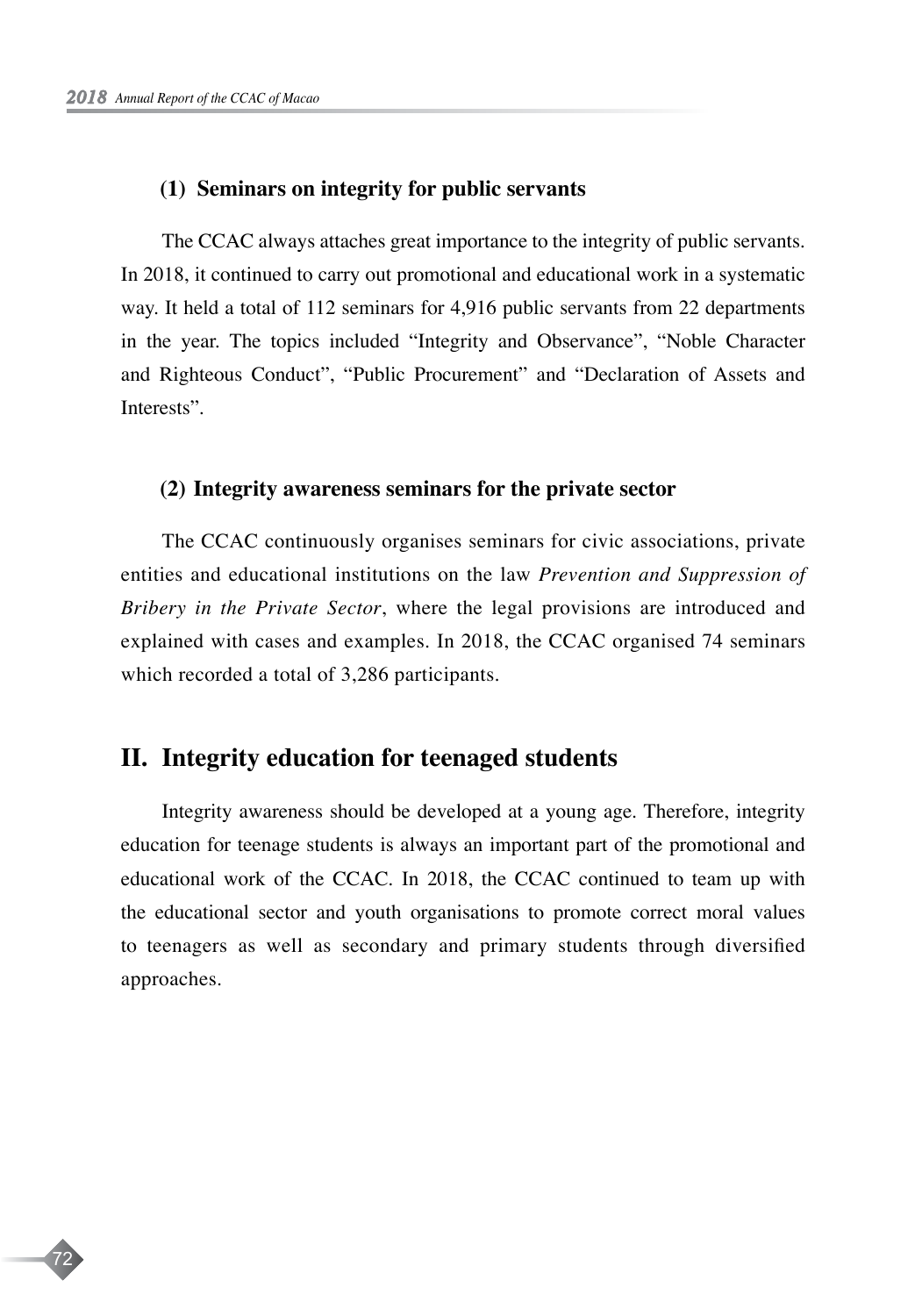| <b>Project</b>                                     |     | <b>Number of sessions</b> Number of participants |
|----------------------------------------------------|-----|--------------------------------------------------|
| Integrity and Honesty Seminar for College Students | 5   | 350                                              |
| Education Programme on Integrity for Teenagers     | 48  | 3.660                                            |
| A Talk on Integrity for Secondary School Graduates | 8   | 791                                              |
| New Generation of Integrity                        | 148 | 4,644                                            |
| "Righteous and Honest Superkid" school drama tour  | 67  | 5,243                                            |
| <b>Total</b>                                       | 276 | 14,688                                           |

#### **Statistics of seminars and activities for teenagers in 2018**

### **(1) Integrity Seminar for Higher Education Students**

To strengthen the awareness of integrity and law-abindingness of higher education students, the CCAC continues to organise the Integrity Seminar for Higher Education Students basing on the law *Prevention and Suppression of Bribery in the Private Sector*, where a video clip is presented and the elements of active corruption and passive corruption are introduced. The seminar aims to encourage students to reflect on the harmful effects of corruption on society and individuals and help them develop a zero-tolerance attitude towards corruption. In 2018, a total of 350 students from three higher education institutions participated in the aforesaid seminar.

#### **(2) Seminars for secondary students**

#### **1. Education Programme on Integrity for Teenagers**

The "Education Programme on Integrity for Teenagers" has been conducted for secondary schools for many years and has been supported by different schools all along. The CCAC sends staff to schools that have joined the education programme,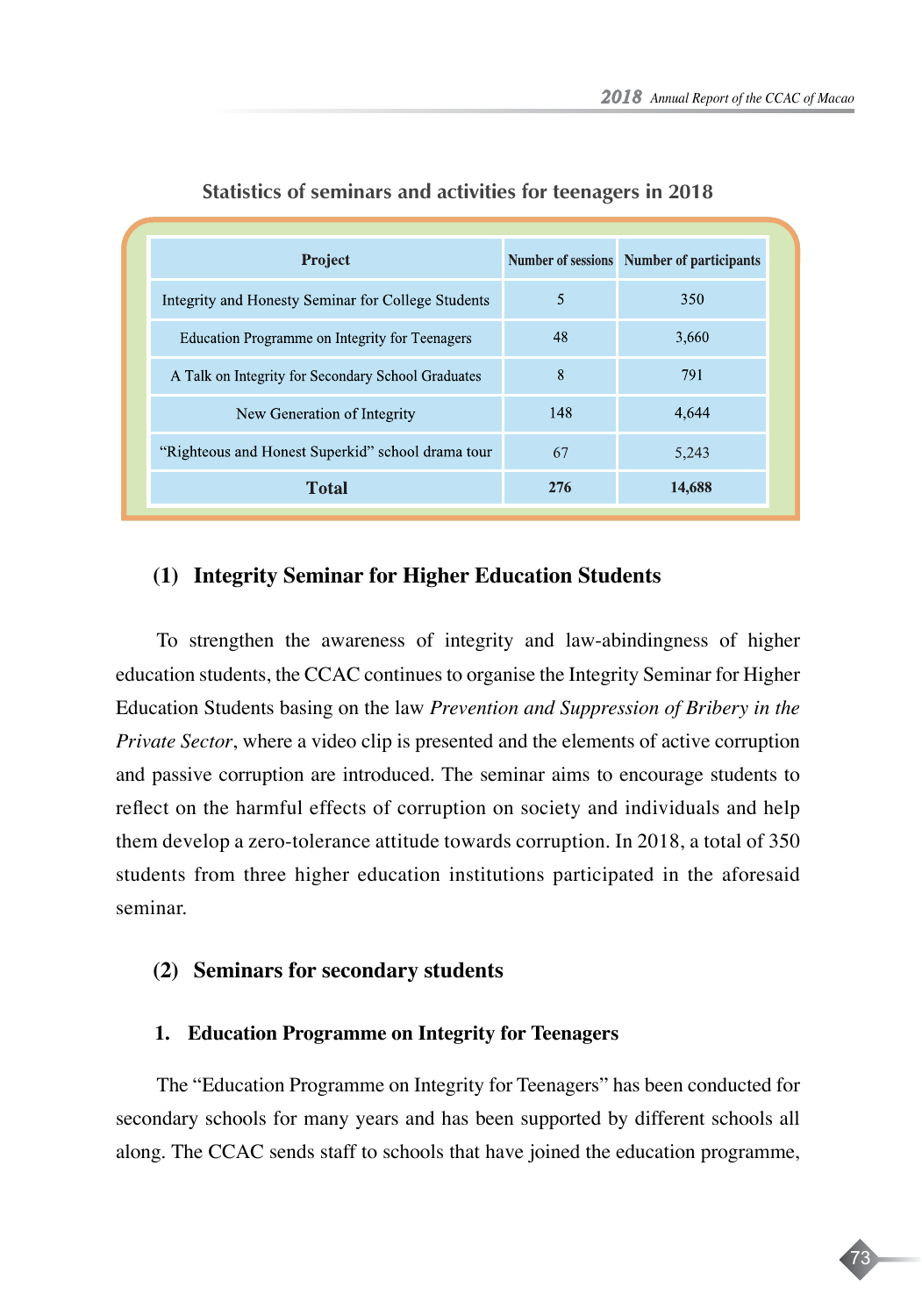where they guide students to discuss and think about the importance of integrity and honesty through short films, daily life examples and current issues. The programme also aims to understand what today's teenagers think about the relevant topics and help them develop righteous character. In 2018, the CCAC organised a total of 48 seminars for 12 schools, which recorded 3,660 students.

#### **2. A Talk on Integrity for Secondary School Graduates**

To enable graduating students of secondary schools to understand the current anti-corruption law of Macao and grasp the knowledge of corruption prevention, the CCAC holds the seminar entitled "A talk on Integrity for Secondary School Graduates". In 2018, the CCAC held eight sessions of the seminar for seven schools, which recorded a total of 791 students.

#### **(3) "Integrity Week"**

74

In 2018, the CCAC co-organised the "Integrity Week" with Sacred Heart Canossian College and Fong Chong School of Taipa. To allow students to understand the importance of honesty, fairness and integrity on society, Sacred Heart Canossian College organised some character education activities and a slogan writing activity. During the "Integrity Week", the CCAC sent staff to the schools to conduct themed seminars and interact with students. They also set up display panels and arranged quiz games in the campuses to allow students to know more about the work of the CCAC.

#### **(4) Launch of "Resources Database of Integrity Education"**

To cater to educators' need for moral education materials, in 2018, the CCAC established and launched a website entitled "resources database of integrity education". Aiming to support secondary and primary school teachers in carrying out moral education, the database contains all the integrity education materials designed by the CCAC in the past as well as timely new lesson plans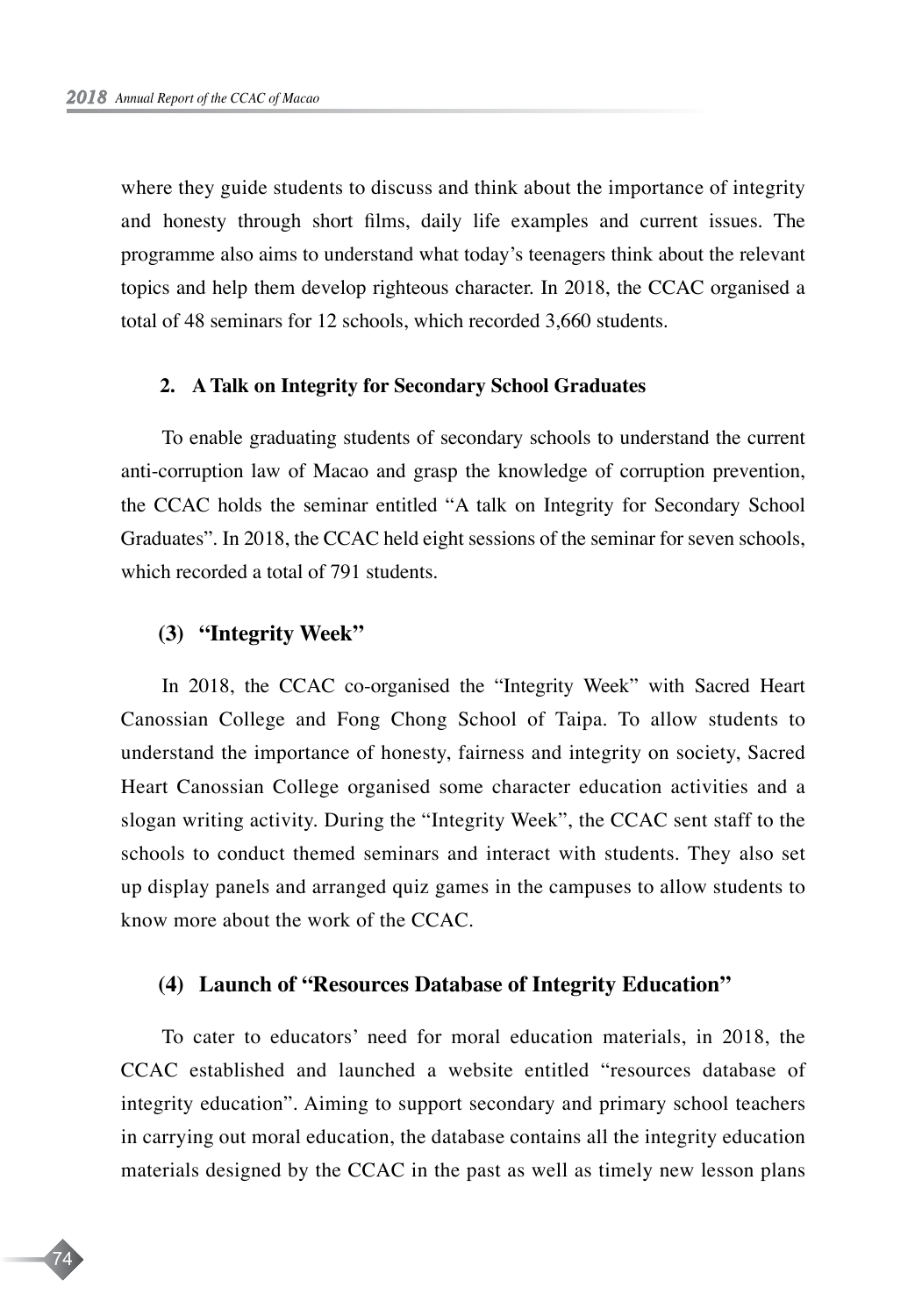75

for teachers' reference. The website features a lesson plan search function and a push notification so that educators can easily search information and obtain the latest lesson plans.

## **(5) "New Generation of integrity – Education Programme on Honesty for Primary Students"**

"New Generation of integrity – Education Programme on Honesty for Primary Students" invites all the Primary 3 to Primary 6 students to visit the Branch Office in Areia Preta, where the messages of honesty and law-abidingness are conveyed to Primary 3 to Primary 6 students through puppet plays, computer animation and short films. In 2018, a total of 148 sessions of the education programme were held, recording 4,644 participating students from 22 schools.

#### **(6) Publication of picture book** *The First Prize for Big-Tooth*

In 2018, the CCAC published *The First Prize for Big-Tooth*, its very first parent-child integrity picture book for 3-7 years old children. The CCAC hoped that parents would instil the concept of integrity in their children through parent-child reading so it will take root in the mind of each family.

The CCAC held a book launch for the picture book at the conference hall of the Macao Science Centre in May, where the author, Ieong Weng Hong, read the picture book to children and parents. After the book launch there was a light clay workshop where children and parents were guided by instructors to make integrity badges. The CCAC also organised a series of promotional activities between May and August, including a seminar of the book launch carnival entitled "Reading with Joy - the Magic of Picture Books" and "Righteous and Honest Superkid" school and community drama tours.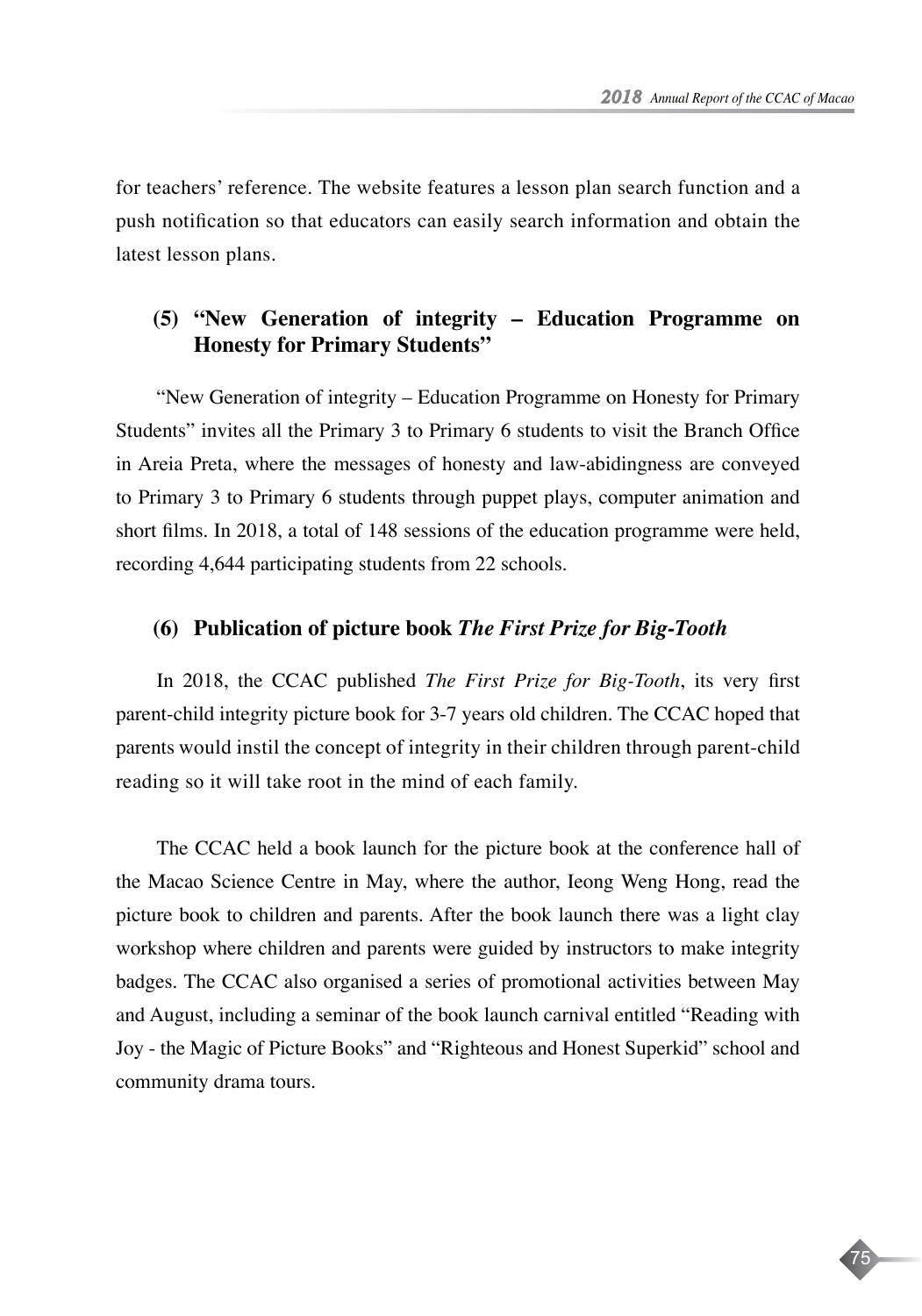## **(7) "Righteous and Honest Superkid" school and community drama tours**

To complement the launch of the integrity picture book *The First Prize for Big-Tooth*, the CCAC invited a drama group to adapt it into a drama, so that the message of integrity was spread among kindergarten and primary school kids through drama appreciation and interactive games.

Between June and July in 2018, a total of 18 schools joined the "Righteous and Honest Superkid" school drama tour. 67 sessions of the drama tour were held, recording a total of 5,243 kindergarten and primary students. In August, the CCAC also held four sessions of the "Righteous and Honest Superkid" community drama tour at Taipa Central Park and Praça Das Orquideas of Fai Chi Kei, which attracted nearly 400 children and parents.

## **(8) A Creative and Honest New Generation" – Parent-Child Collage/Colouring Contests**

The CCAC first launched parent-child collage/colouring contests entitled "Creative and Honest New Generation". The contests aimed to allow children and parents to think about the importance of integrity on individuals and society through visual art creation and parent-child interaction. The relevant assessment and awarding ceremony will be held in 2019.

## **III. Promotion in the community**

76

## **(1) Complaints, reports and requests for consultation received by the Branch Offices**

In 2018, the Branch Office in Areia Preta and the Branch Office in Taipa received a total of 940 complaints/reports, requests for consultation and simple enquiries, 160 more than that of 2017. The data is presented in the table below: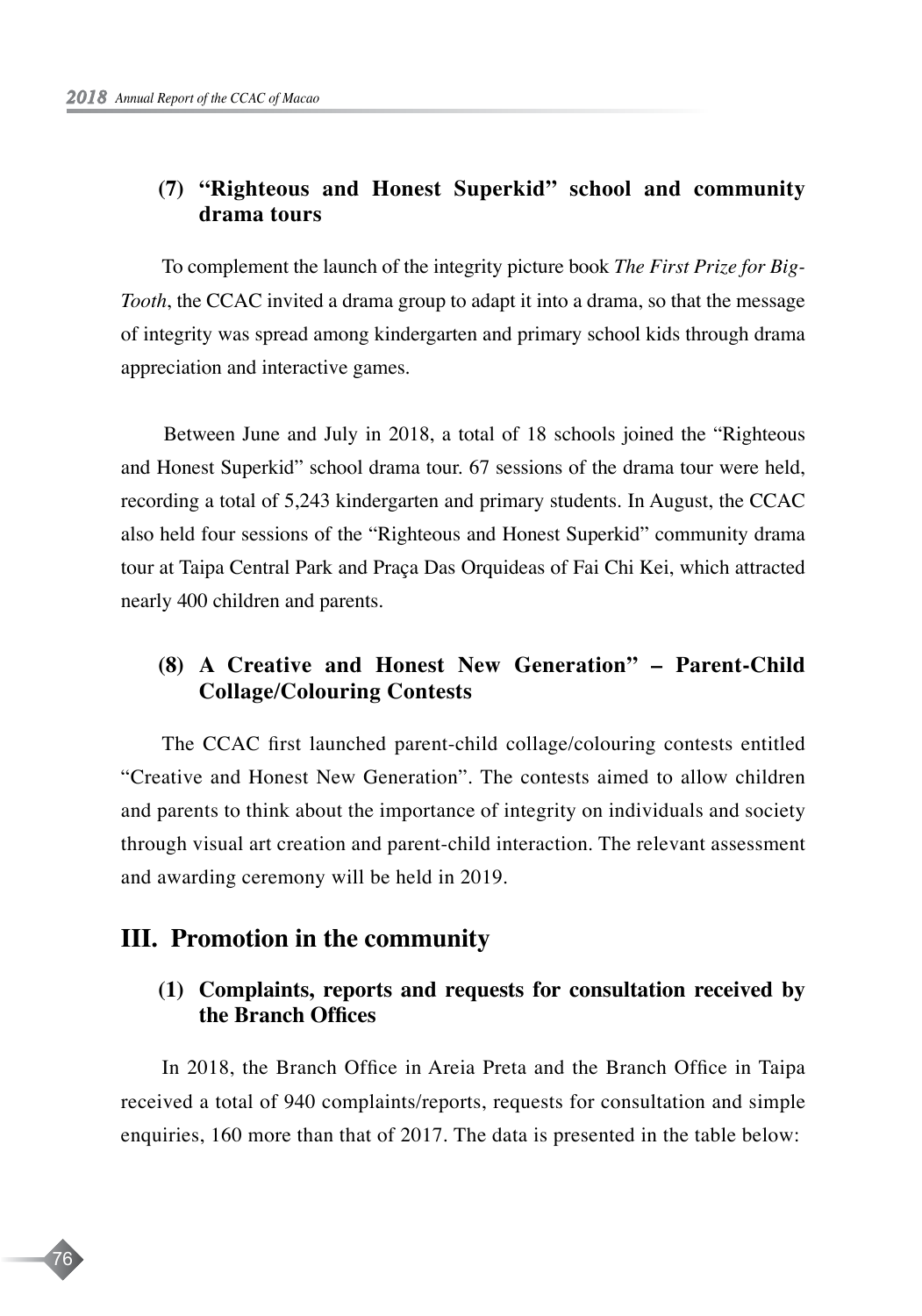

#### **Statistics of reports or requests from residents in 2018**

## **(2) Developing community relations**

#### **1. Participating in community activities**

In 2018, the CCAC participated in the "International Children's Day 2018" bazaar and the "49<sup>th</sup> Caritas Macao Charity Bazaar", where it promoted integrity awareness to residents through booth games. It also organised personnel and volunteers to participate in the "Walk for a Million 2018", so that they would give off positive vibes in the community through the charitable activities.

#### **2. Integrity education in the community**

In 2017, five civic associations and one school organised about 200 residents to visit the Branch Office in Areia Preta. Through joining the seminars and visiting the facilities in the branch office, the residents had better understanding of the functions of the CCAC.

#### **3. Visiting civic associations**

In order to strengthen liaison with local civic associations, the CCAC visited eight groups of different natures in 2018, including the Salesian Youth Ministry Macau, the Fai Chi Kei Family and Community Services Complex of the Macao Federation of Trade Unions, the Child Protection Centre of the Against Child Abuse